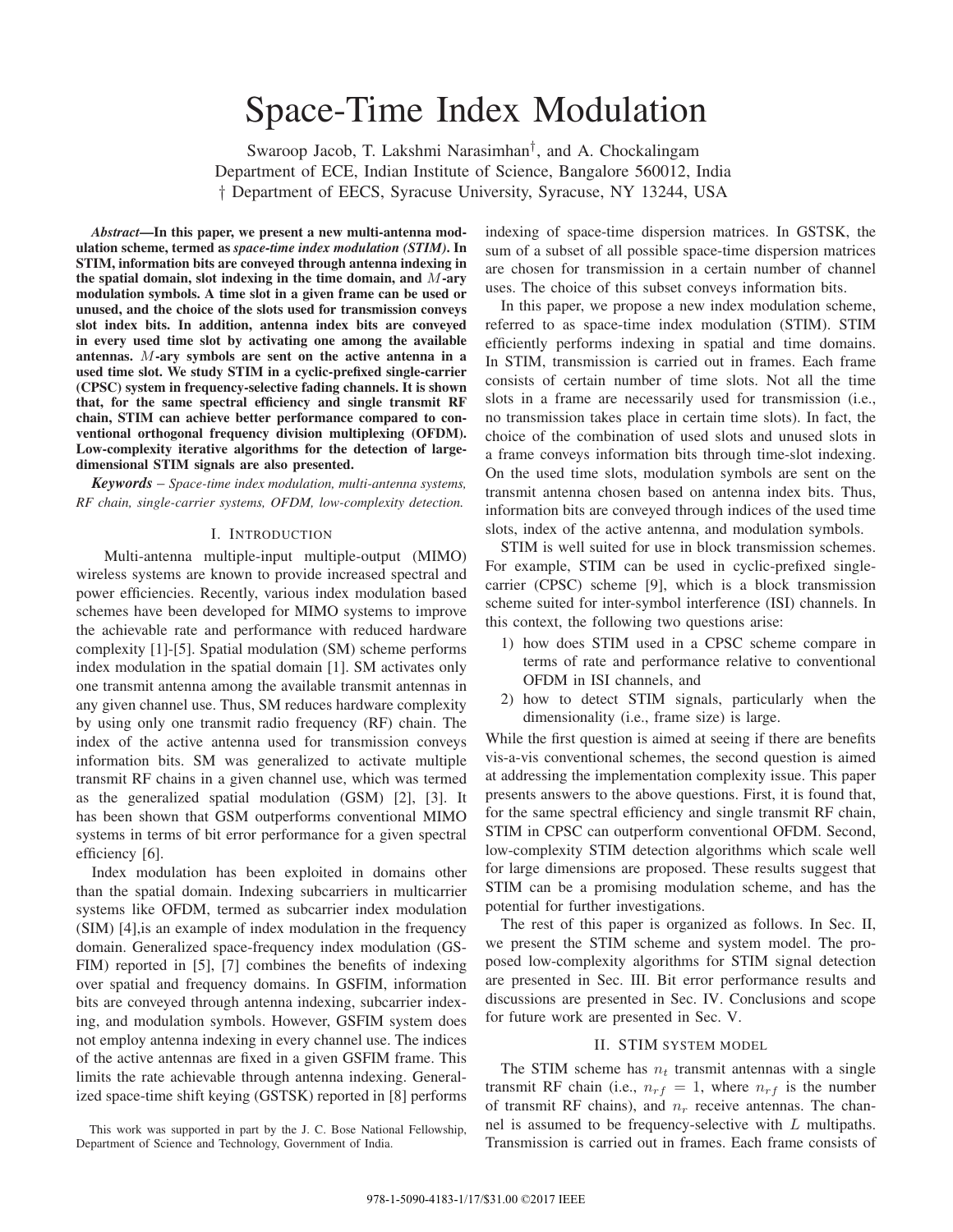Fig. 1. STIM transmitter.

 $N + L - 1$  channel uses, where N denotes the length of the data part in number of channel uses and  $L-1$  channel uses are used for transmitting cyclic prefix (CP). Information bits are conveyed through three different entities, namely,  $i$ ) indices of the used time slots in a frame, and  $ii$ ) index of the active transmit antenna in a channel use, and  $iii$ ) symbols from a modulation alphabet  $A$ , as follows.

the contract of the contract of the contract of the contract of the contract of the contract of the contract o  $\left| \log_2 {N \choose k} \right| + k \log_2 |\overline{A}|$ 

#### *A. Time-slot indexing*

We have  $N$  time slots in a frame available for conveying information. Among these  $N$  slots, only  $k$  slots are selected for transmission of modulation symbols. Let A denote the alphabet from which the modulation symbols are drawn. There are  $\binom{N}{k}$  possibilities of choosing which k slots are used and which  $N - k$  slots are not used. Specifically, a time slot is said to be used if any one of the  $n_t$  antennas transmits a symbol from  $A$  in that slot. A slot is said to be not used, if none of the antennas transmit in that slot (i.e., all antennas remain silent, where silence can be viewed as sending a 0). The  $k$  slots used for transmission in a given frame are chosen based on  $\lfloor \log_2 {N \choose k} \rfloor$  information bits. Let us call a given realization of the used/unused status of  $N$  slots in a frame as a 'slot activation pattern (SAP)'. Out of  $\binom{N}{k}$  possible SAPs, only  $2^{\lfloor \log_2 {N \choose k} \rfloor}$  SAPs are used for slot indexing to convey  $\lfloor \log_2 {N \choose k} \rfloor$  bits.

*Example*: Let  $N = 8$ ,  $k = 7$ . So,  $\binom{N}{k} = 8$  and  $\lfloor \log_2 \binom{8}{7} \rfloor =$ 3 slot index bits. The possible SAPs here are:

|  |  |  | $\left\{ \begin{bmatrix} 0 & 1 & 1 & 1 & 1 & 1 & 1 & 1 & 1 \end{bmatrix}, \begin{bmatrix} 1 & 0 & 1 & 1 & 1 & 1 & 1 & 1 & 1 \end{bmatrix}, \right.$ |  |  |  |  |
|--|--|--|-----------------------------------------------------------------------------------------------------------------------------------------------------|--|--|--|--|
|  |  |  | $\begin{bmatrix} 1 & 1 & 0 & 1 & 1 & 1 & 1 & 1 \end{bmatrix}, \begin{bmatrix} 1 & 1 & 1 & 0 & 1 & 1 & 1 & 1 \end{bmatrix},$                         |  |  |  |  |
|  |  |  | $\begin{bmatrix} 1 & 1 & 1 & 1 & 0 & 1 & 1 & 1 \end{bmatrix}, \begin{bmatrix} 1 & 1 & 1 & 1 & 1 & 0 & 1 & 1 \end{bmatrix},$                         |  |  |  |  |
|  |  |  | $[1 \ 1 \ 1 \ 1 \ 1 \ 1 \ 0 \ 1], [1 \ 1 \ 1 \ 1 \ 1 \ 1 \ 0] \},$                                                                                  |  |  |  |  |

where 1's correspond to the location of the used time slots and 0's correspond to the location of the unused time slots. Each used slot carries one symbol from  $A$ , and nothing gets transmitted in unused slots.

#### *B. Antenna indexing*

A transmit antenna is said to be active in a given channel use if it transmits a non-zero modulation symbol in that channel use. Similarly, a transmit antenna is said to be inactive if it does not transmit any modulation symbol in that channel use. The transmit antenna activated in a given channel use is chosen based on  $\log_2 n_t$  information bits. Note that in an STIM frame, in each of the  $k$  used time slots the index of the active antenna can be different. In the remaining  $N - k$  slots, all the  $n_t$  transmit antennas are inactive. Since only k out of N time slots are used in an STIM frame,  $k \lfloor \log_2 n_t \rfloor$  information bits are conveyed through antenna indices in one STIM frame.

 $\overline{\mathbf{y}}_{n_t}$ 

 $\overline{Y}1$  $72$ 

With the addition of antenna indexing, the chosen SAP in a given frame gets mapped on to a *space-time activation matrix* **A** of dimension  $n_t \times N$ , whose entries are zeros and ones;  $A_{i,j} = 1$  means a symbol from A is sent on the *i*th antenna in the *j*th slot,  $i = 1, 2, \dots, n_t$ , and  $j = 1, 2, \dots, N$ ;  $A_{i,j} = 0$ means  $0$  is sent on the *i*th antenna in the *j*th slot (i.e., *j*th slot is unused). Note that only  $k$  columns in  $A$  will have a non-zero entry and the remaining  $N - k$  columns will have only zero entries.

*Example*: Let  $n_t = 2$ ,  $N = 8$ ,  $k = 7$ . The possible 'antenna' activation patterns (AAP)' are given by  $\{[0,1]^T,[1,0]^T\}$ , where a 1 corresponds to the index of the active antenna, and a 0 corresponds to the index of the inactive antenna. Therefore,  $|\log_2 n_t| = |\log_2 2| = 1$  bit can be conveyed through the index of the active antenna in each of the  $k = 7$  used slots.

Let **B** denote the  $n_t \times N$  STIM signal matrix without CP. The matrix  $\bf{B}$  is formed by using symbols from  $\bf{A}$  in those entries of the **A** matrix where  $A_{i,j} = 1$ . Now, the STIM signal matrix with CP, denoted by **X** and of size  $n_t \times N + L - 1$ , is formed by appending  $L - 1$  CP symbols to **B**. The columns of **X** are transmitted in  $N + L - 1$  channel uses.

*Example*: Consider a system with  $n_t = 2, N = 8, k = 1$  $7, L = 2$ , and 4-QAM. Let [011010100101001111000110] denote a possible input information bit sequence to be transmitted by the STIM transmitter. The first  $k \lfloor \log_2 n_t \rfloor = 7$  bits choose the index of the active antennas in the  $k = 7$  used time slots. The next  $\lfloor \log_2 {N \choose k} \rfloor = 3$  bits choose the indices of the seven used time slots. The last  $k \log_2 |\mathbb{A}| = 14$  bits choose the seven 4-QAM symbols. For this input bit sequence, the **A** matrix can be

$$
\mathbf{A} = \begin{bmatrix} 1 & 0 & 0 & 1 & 0 & 1 & 0 & 0 \\ 0 & 1 & 1 & 0 & 1 & 0 & 0 & 1 \end{bmatrix},
$$

and the corresponding **B** matrix is

$$
\mathbf{B} = \begin{bmatrix} 1-j & 0 & 0 & -1-j & 0 & 1-j & 0 & 0 \\ 0 & 1+j & -1-j & 0 & 1+j & 0 & 0 & -1+j \end{bmatrix},
$$

where  $j = \sqrt{-1}$ . The STIM signal matrix with CP appended is then given by

$$
\mathbf{X} = \begin{bmatrix} 0 & 1-j & 0 & 0 & -1-j & 0 & 0 & 0\\ -1+j & 0 & 1+j & -1-j & 0 & 1+j & 0 & 0 & -1+j \end{bmatrix}.
$$

The block diagram of STIM transmitter is shown in Fig. 1.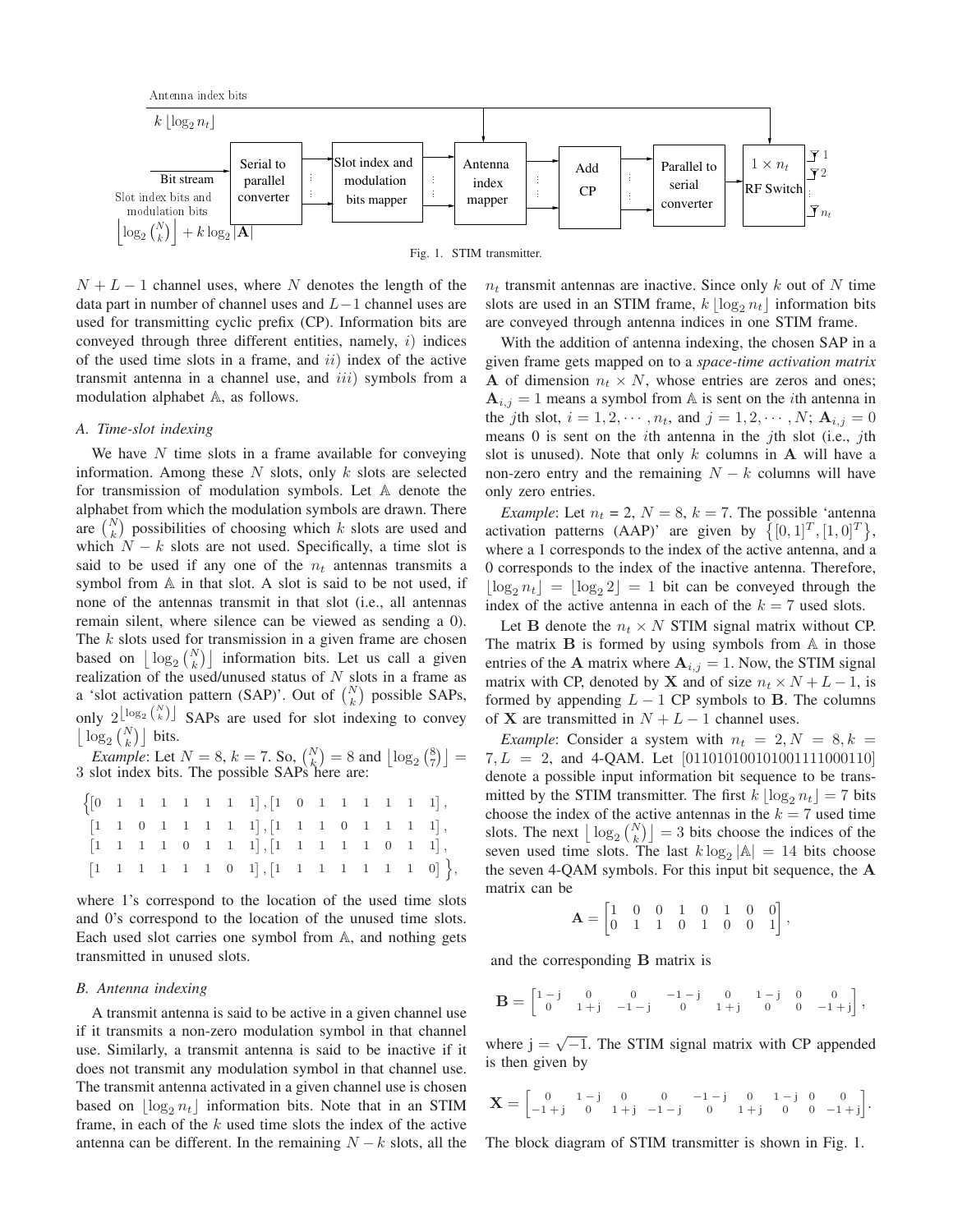#### *C. Achievable rate in STIM*

In this subsection, we analyze the achieved rate in STIM. We also compare the rates achieved in STIM and conventional OFDM, both using a single transmit RF chain. Based on the description of STIM in the previous subsection, the achieved rate in STIM can be written as

$$
R_{\text{STIM}} = \frac{1}{N + L - 1} \left[ \underbrace{k \lfloor \log_2 n_t \rfloor}_{\text{antenna index bits}} + \underbrace{\lfloor \log_2 {N \choose k} \rfloor}_{\text{slot index bits}} + \underbrace{k \log_2 |\mathbb{A}|}_{\text{modulation symbol bits}} \right] \text{ bpcu.}
$$

Note that in conventional OFDM, there are no slot and antenna index bits to contribute to the achieved rate. All the subcarriers carry modulation symbols. The achieved rate in OFDM with  $N$  subcarriers is given by

$$
R_{\text{OFDM}} = \frac{N \log_2 |\mathbb{A}|}{N + L - 1} \quad \text{bpcu.} \tag{2}
$$

From (1) and (2), we can write the percentage of rate improvement offered by STIM over OFDM as

Rate improvement 
$$
(R_I) = \frac{R_{\text{STIM}} - R_{\text{OFDM}}}{R_{\text{OFDM}}} \times 100 \%
$$
. (3)

Define the term  $C \triangleq n_t |\mathbb{A}|$ .

**Theorem 1.** In STIM, for a given value of  $n_t$ , N, and a *modulation alphabet* A, the maximum rate can be achieved *when the value of k* is chosen to be  $\frac{CN-1}{1+C} \leq k \leq \frac{C(N+1)}{1+C}$ .

*Proof.* Due to space constraint, we omit the proof here. The proof of this theorem can be found in [12]. П

**Theorem 2.** *In STIM, for transmit antennas and a modulation alphabet* A, the maximum percentage of rate improvement *in STIM over OFDM is obtained when*  $N = C2^{1.4427}$ .

*Proof.* The proof of this theorem can be found in [12].  $\Box$ 

## *D. Received STIM signal*

Now, let us write the received STIM signal model at the receiver. Let  $h^{(j,i)}(l)$  denote the channel gain from *i*th transmit antenna to the *i*th receive antenna on the *l*th multipath. The power delay profile of the channel is assumed to follow exponential decaying model, i.e.,  $\mathbb{E}[|h^{(j,i)}(l)|^2] = e^{-l}$ ,  $l =$  $0, 1, \dots, L-1$ . Let  $\mathbf{x}_i$  denote the transmitted symbol vector of size  $n_t \times 1$  in the *i*th channel use,  $1 \le i \le N+L-1$ . Note that  $x_i$  is the *i*th column of the matrix **X**. We assume that the channel remains invariant in one STIM frame duration. At the receiver, after removing the cyclic prefix, the received vector can be represented as

$$
y = Hx + n,\t(4)
$$

,

where **n** is the noise vector of size  $Nn_r \times 1$  with **n** ∼  $\mathcal{CN}(0, \sigma^2 \mathbf{I}_{Nn_r})$ , x is the vector of size  $Nn_t \times 1$  given by  $\mathbf{x} = \begin{bmatrix} \mathbf{x}_L^T & \mathbf{x}_{L+1}^T & \dots & \mathbf{x}_{N+L-1}^T \end{bmatrix}^T$ , and **H** is the  $Nn_r \times Nn_t$ equivalent block circulant channel matrix given by

|                                                                                                                                                                                                                                                                                                   |       |                                           |                                |         |         |                                                   | 0 0 $\cdots$ 0 $H_{L-1}$ $\cdots$                                                                                                                                                                                                           |                                            | $H_1$ $\Box$     |  |
|---------------------------------------------------------------------------------------------------------------------------------------------------------------------------------------------------------------------------------------------------------------------------------------------------|-------|-------------------------------------------|--------------------------------|---------|---------|---------------------------------------------------|---------------------------------------------------------------------------------------------------------------------------------------------------------------------------------------------------------------------------------------------|--------------------------------------------|------------------|--|
| $\mathbf{H} = \begin{bmatrix} \mathbf{H}_{L-2} & \mathbf{H}_{L-3} & \mathbf{H}_{L-4} & \cdot & \mathbf{H}_0 & 0 & \cdot & \cdot & \cdot & \mathbf{H}_{L-1} \\ \mathbf{H}_{L-1} & \mathbf{H}_{L-2} & \mathbf{H}_{L-3} & \cdot & \mathbf{H}_1 & \mathbf{H}_0 & 0 & \cdot & \cdot & 0 \end{bmatrix}$ | $H_1$ | $\mathbf{H}_0$                            |                                |         |         |                                                   | $0 \qquad 0 \qquad \cdots \qquad 0 \qquad 0 \qquad \cdots \qquad {\bf H}_2$                                                                                                                                                                 |                                            |                  |  |
|                                                                                                                                                                                                                                                                                                   |       |                                           |                                | $\sim$  |         | $\sim$<br>$\sim$ 100 $\sim$ 100 $\sim$ 100 $\sim$ | $\sim$                                                                                                                                                                                                                                      |                                            |                  |  |
|                                                                                                                                                                                                                                                                                                   |       |                                           |                                |         |         |                                                   |                                                                                                                                                                                                                                             |                                            |                  |  |
|                                                                                                                                                                                                                                                                                                   |       |                                           |                                |         |         |                                                   |                                                                                                                                                                                                                                             |                                            |                  |  |
|                                                                                                                                                                                                                                                                                                   |       |                                           |                                |         |         |                                                   |                                                                                                                                                                                                                                             |                                            |                  |  |
|                                                                                                                                                                                                                                                                                                   |       | 0 $H_{L-1}$ $H_{L-2}$ $\cdot$ $H_2$ $H_1$ |                                |         |         |                                                   | $H_0$                                                                                                                                                                                                                                       | $\mathbf{r}$ , $\mathbf{r}$ , $\mathbf{r}$ |                  |  |
|                                                                                                                                                                                                                                                                                                   |       |                                           |                                |         |         | $\sim$                                            |                                                                                                                                                                                                                                             |                                            |                  |  |
|                                                                                                                                                                                                                                                                                                   |       | $\bullet$                                 | $\sim$<br>$\ddot{\phantom{0}}$ | $\cdot$ | $\cdot$ | $\sim$                                            |                                                                                                                                                                                                                                             | $\blacksquare$                             |                  |  |
|                                                                                                                                                                                                                                                                                                   |       |                                           |                                |         |         |                                                   | $0 \longrightarrow$ . The contract of the contract of the contract of the contract of the contract of the contract of the contract of the contract of the contract of the contract of the contract of the contract of the contract of the c |                                            | $\mathbf{H}_0$ , |  |

where  $H_l$  is the  $n_r \times n_t$  channel matrix corresponding to the *l*th multipath. Assuming perfect knowledge of **H** at the receiver, the maximum likelihood (ML) detection rule is given by

$$
\hat{\mathbf{x}} = \underset{\mathbf{x} \in \mathbb{S}}{\operatorname{argmin}} \|\mathbf{y} - \mathbf{H}\mathbf{x}\|^2,\tag{5}
$$

where  $S$  denotes the set of all possible  $x$  vectors.

## III. LOW-COMPLEXITY STIM DETECTION

From (5), it can be seen that the ML detection of an STIM frame has a complexity that increases exponentially with  $N$ ,  $n_t$ . In order to enable the detection of large dimensional STIM signals, in this section, we present two low-complexity detection algorithms using message passing.

## *A. Two-stage STIM detector*

In this proposed two-stage STIM detector (2SSD), detection is carried out in two stages. The first stage is a minimum mean square error (MMSE) estimator, which is followed by a message passing based detector. The purpose of the first stage detection is to provide an estimate of the indices of the active antennas in the STIM frame. Using this estimate, the message passing based detector obtains an estimate of the indices of the used time slots in the frame and the modulation symbols. Finally, these estimates are demapped to obtain an estimate of the transmitted information bit sequence.

*Stage 1* : The first stage detection is performed using MMSE estimator as  $\hat{\mathbf{x}} = [\mathbf{H}^H \mathbf{H} + \sigma^2 I]^{-1} \mathbf{H}^H \mathbf{y}$ , where  $\hat{\mathbf{x}}$  is of the form  $\hat{\mathbf{x}} = \begin{bmatrix} \hat{\mathbf{x}}_L^T & \hat{\mathbf{x}}_{L+1}^T & \dots & \hat{\mathbf{x}}_{N+L-1}^T \end{bmatrix}^T$ . We construct the index set  $\mathcal{I} = \{I_L, I_{L+1}, \cdots, I_{N+L-1}\}$ , where  $I_i$  is the index of the element with the largest magnitude in  $\hat{\mathbf{x}}_i$ , and  $L \leq i \leq N + L - 1$ . The set  $\mathcal I$  gives the estimates of the indices of the active antennas in the  $N$  channel uses of an STIM frame. Now, we can write (4) in the form

$$
y = \bar{H}z + n,\tag{6}
$$

where **z** is an  $N \times 1$  vector whose elements correspond to the elements in **x** at the indices given by the set  $\mathcal{I}$ , and  $\overline{H}$  is the  $Nn_r \times N$  channel matrix obtained by choosing the columns of **H** at the indices given by the set  $\mathcal{I}$ .

*Stage 2*: The second stage of the 2SSD algorithm is a message passing based algorithm that works on the model given by (6). The message passing algorithm gives the estimates of the indices of the used time slots and the modulation symbols.

Let  $t_i$  be the time slot activity indicator variable for the *i*th time slot. That is,  $t_i = 1$  whenever *i*th time slot is used, and  $t_i = 0$  otherwise. The *i*th time slot corresponds to the *i*th entry of vector **z**. Note that  $\sum_{i=1}^{N} t_i = k$ . This is referred to as the STIM time constraint **T**. Let  $\mathbf{t} \triangleq [t_1, t_2, \cdots, t_N]$ . We obtain the a posteriori probabilities (APP) of the elements of **t** and **z**, using which the time-slot index bits and the modulation symbol bits are estimated.

Figure 2 shows the graphical model for message passing. The graph consists of four sets of nodes. Messages are exchanged between these nodes in two layers: one corresponding to the probabilities of the modulation symbols and the other corresponding to the probabilities of the time slot activity indicators. For the system described in (6), the a posteriori probability is given by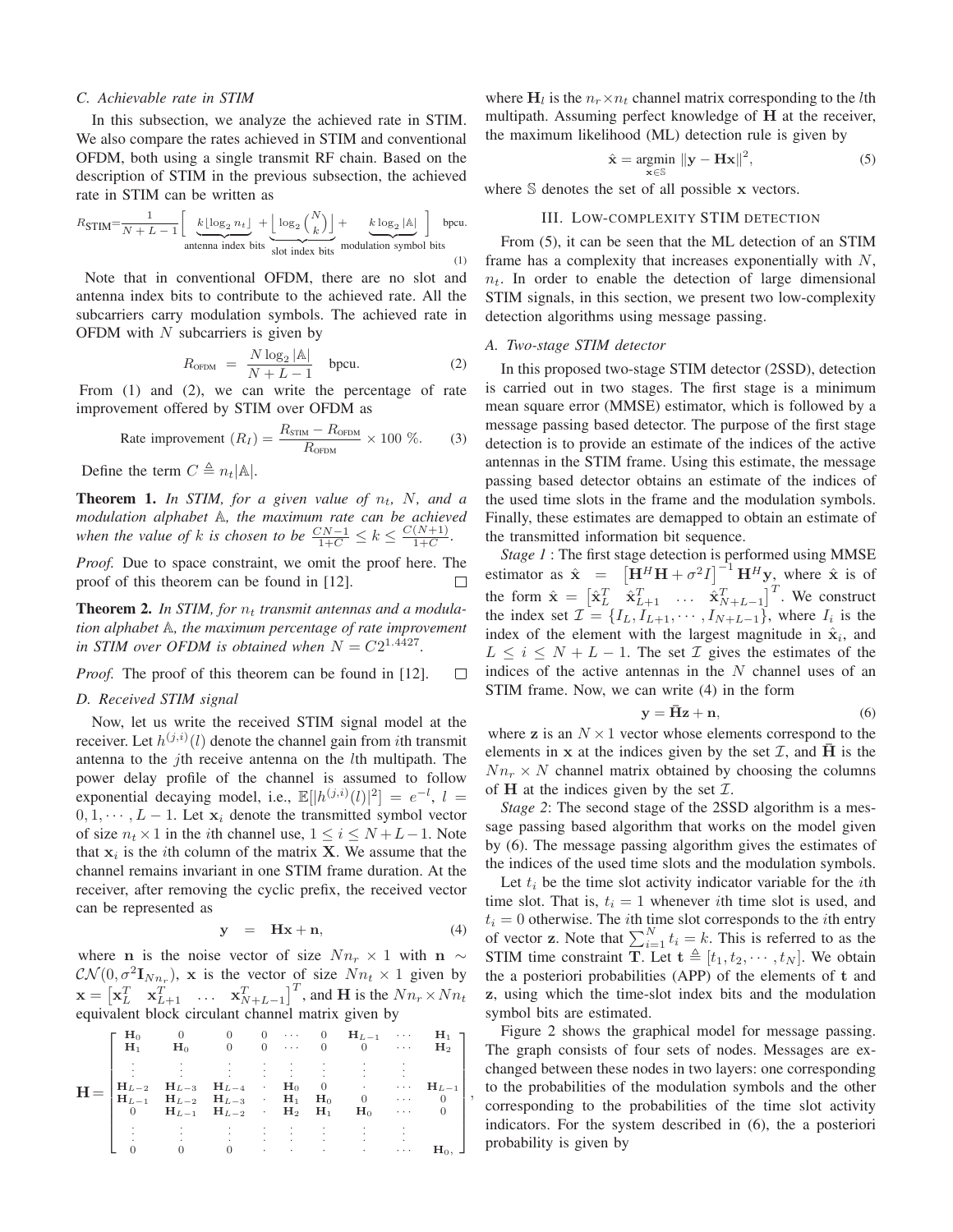

Fig. 2. The graphical model and messages in the second stage messaging passing algorithm of 2SSD.

$$
Pr(\mathbf{z}|\mathbf{y}) = Pr(\mathbf{z}, \mathbf{t}|\mathbf{y}) \propto Pr(\mathbf{y}|\mathbf{z}, \mathbf{t}) Pr(\mathbf{z}, \mathbf{t})
$$
  
\n
$$
= Pr(\mathbf{y}|\mathbf{z}) Pr(\mathbf{z}|\mathbf{t}) Pr(\mathbf{t})
$$
  
\n
$$
= \left\{ \prod_{j=1}^{n_r N} Pr(y_j|\mathbf{z}) \prod_{i=1}^{N} Pr(z_i|t_i) \right\} Pr(\mathbf{t}). \tag{7}
$$

The graph is constructed so as to marginalize the above probability distribution. The following four sets of nodes are defined: i)  $n_r N$  observation nodes corresponding to the elements of  $y$ ,  $ii$ )  $N$  variable nodes corresponding to the elements of  $z$ ,  $iii)$ )  $N$  time slot activity nodes corresponding to the elements of  $t$ , and  $iv$ ) a constraint node corresponding to the time constraint **T**. The messages that are exchanged in layer 1 between the observation and the variable nodes produce approximate APPs of the individual elements of **z**. The messages that are exchanged in layer 2 between the time slot activity nodes and the STIM time constraint node generate the APPs of the elements of **t**. To generate these messages, we employ a Gaussian approximation of interference as follows. We write the  $i$ th element of  $y$  as

$$
y_i = \bar{H}_{i,l} z_l + \underbrace{\sum_{j=1,j\neq l}^{N} \bar{H}_{i,j} z_j + n_i}_{\triangleq d_{i,l}},
$$
 (8)

where  $i = 1, 2, \dots, n_r N$  and  $l = 1, 2, \dots, N$ . We approximate  $d_{i,l}$  to be Gaussian with mean  $\mu_{i,l}$  and variance  $\sigma_{i,l}^2$ , which are calculated as

$$
\mu_{i,l} = \mathbb{E}\bigg[\sum_{\substack{j=1,\\j\neq l}}^N \bar{H}_{i,j} z_j + n_i\bigg], \sigma_{i,l}^2 = \text{Var}\bigg(\sum_{\substack{j=1,\\j\neq l}}^N \bar{H}_{i,j} z_j\bigg) + \sigma^2. (9)
$$

The messages passed between the nodes are given below.

*Layer 1:* The message  $v_{il}$  at the observation node is

$$
v_{il}(z) \triangleq \Pr(z_l = z|y_i)
$$
  
\n
$$
\approx \frac{1}{\sigma_{i,l}\sqrt{2\pi}} \exp\left(\frac{-(y_i - \mu_{i,l} - z\bar{H}_{i,l})^2}{2\sigma_{i,l}^2}\right), \quad (10)
$$

where  $z \in \mathbb{A} \cup 0$ . The APP of the individual elements of **z** is  $p_{li}(z) \triangleq Pr(z_l = z | \mathbf{y}_{\setminus i})$  which is approximated as

$$
p_{li}(z) \approx \prod_{j=1, j\neq i}^{n_r N} \Pr(z_l = z | y_j) \propto u_l(z^{\odot}) \prod_{j=1, j\neq i}^{n_r N} v_{jl}(z), \qquad (11)
$$

where  $\mathbf{y}_{\setminus i}$  denotes the set of all elements of **y** except  $y_i$ , and  $z^{\odot} = 0$  if  $z = 0$ , and  $z^{\odot} = 1$  if  $z \neq 0$ .

*Layer 2:* The APP estimate of  $t<sub>l</sub>$  from the variable nodes are computed as

$$
q_l(b) \triangleq \Pr(t_l = b | \mathbf{z})
$$
  
 
$$
\propto \begin{cases} \sum_{z \in \mathbb{A}} \prod_{j=1}^{n_r N} v_{jl}(z), & \text{if } b = 1 \\ \prod_{j=1}^{n_r N} v_{jl}(0) & \text{if } b = 0. \end{cases}
$$
 (12)

The APP estimate of  $t_l$  computed at the time slot activity nodes after processing the STIM time constraint **T** is

$$
u_l(b) = \Pr(t_l = b | \mathbf{z}_{\setminus l})
$$
  
\n
$$
\propto \begin{cases} \Pr(\sum_{j=1, j \neq l}^{N} t_j = k - 1 | \mathbf{t}_{\setminus l}), & \text{if } b = 1 \\ \Pr(\sum_{j=1, j \neq l}^{N} t_j = k | \mathbf{t}_{\setminus l}), & \text{if } b = 0 \end{cases}
$$
  
\n
$$
\approx \begin{cases} \phi_l(k-1) & \text{if } b = 1 \\ \phi_l(k) & \text{if } b = 0, \end{cases}
$$
 (13)

where  $Pr(\sum_{j=1,j\neq l}^{N} t_j = k-1 | \mathbf{t}_{\setminus l})$  denotes the probability that the time slot activity pattern satisfies the STIM time constraint **T** given that the *l*th time slot is used, and  $Pr(\sum_{j=1,j\neq l}^{N} t_j =$  $k|\mathbf{t}_{\setminus i}|$  denotes the probability that the time slot activity pattern satisfies **T** given that the *l*th time slot is unused. This probability is evaluated as  $\phi_l = \otimes_{j=1,j\neq l}^N q_j$ , where  $\otimes$  is the convolution operator, and  $\phi_l(.)$  is a probability mass function with probability masses at N points  $(0, 1, \dots, N - 1)$ . The messaging passing algorithm is summarized as follows.

- 1. Initialize  $p_{li}(z) = \frac{1}{|\mathbb{A}_0|}, q_l(1) = \frac{k}{N}, q_l(0) = 1 \frac{k}{N},$  $\forall z, i, l.$
- 2. Compute  $v_{il}(z)$ ,  $\forall z, l, i$ .
- 3. Compute  $u_l(b)$ ,  $\forall l, b$ .
- 4. Compute  $p_{li}(z)$ ,  $\forall l, i, z$ .
- 5. Compute  $q_l(b)$ ,  $\forall l, b$ .

The above steps are repeated for a fixed number of iterations. Damping of the messages  $p_{li}$ 's and  $q_l$ 's is done using a damping factor  $\Delta \in (0, 1]$  in each iteration [11]. At the end of the iterations, an estimate of the index of the used time slots are obtained by choosing the  $k$  time slots that have the largest APP. That is, a set  $\mathcal{T} = \{T_1, T_2, \cdots, T_k\}$  is obtained such that  ${q_{T_1}(1), q_{T_2}(1), \cdots, q_{T_k}(1), }$  are the k largest APP values of  $q_l(1)$ ,  $1 \leq l \leq N$ . These estimates are demapped to get the time-slot index bits. Since the transmit antennas are activated only in  $k$  time slots, the  $k$  antenna indices from the set  $\mathcal I$ that correspond to the  $k$  used time slot estimates are chosen and demapped to obtain the antenna index bits. Finally, from  $p_{li}$ 's, the information bits corresponding to the k modulation symbols are obtained.

## *B. Three-stage STIM detector*

In this subsection, we present another detection algorithm called three-stage STIM detection (3SSD) algorithm, where the first two stages are the same as those in 2SSD. The third stage in the 3SSD aims to further improve the reliability of the estimated antenna index bits and the modulation symbol bits through the use of message passing over a bipartite (factor) graph. The estimates of the indices of the used time slots (i.e., the set  $\mathcal T$ ) obtained from the second stage are fed as input to the third stage. The third stage achieves improved performance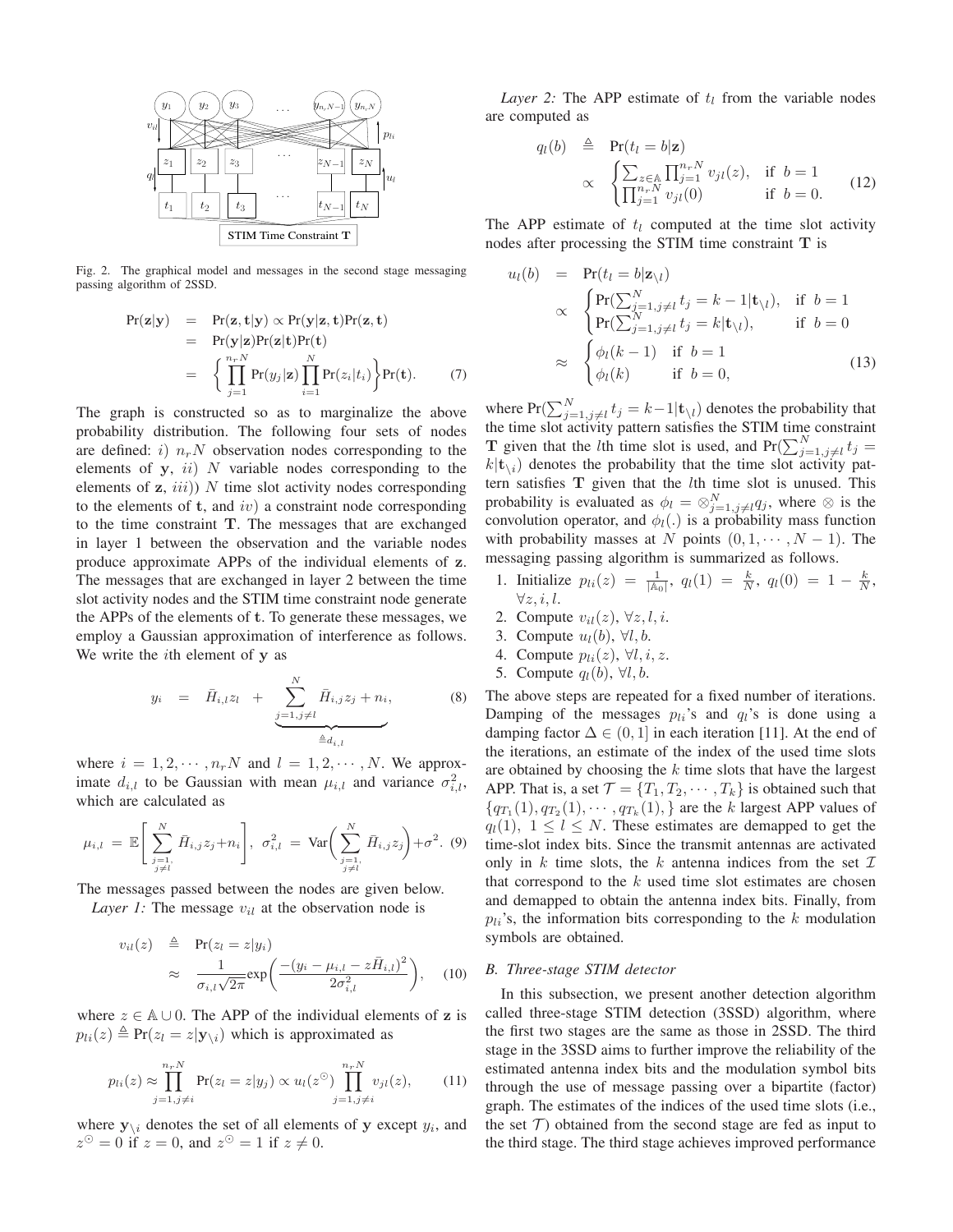compared to 2SSD without much increase in complexity. The message passing scheme for the third stage is described below.

Let M denote the set of all possible  $n_t \times 1$  vectors that could be transmitted by the STIM transmitter in an used time slot. Therefore,  $|\mathbb{M}| = n_t |\mathbb{A}|$ . For example, for  $n_t = 2$  and BPSK, the set  $M$  is given by

$$
\mathbb{M} = \left\{ \begin{bmatrix} 1 \\ 0 \end{bmatrix}, \begin{bmatrix} -1 \\ 0 \end{bmatrix}, \begin{bmatrix} 0 \\ 1 \end{bmatrix}, \begin{bmatrix} 0 \\ -1 \end{bmatrix} \right\}.
$$

Let  $w_j \in M$  be the  $n_t$ -length vector transmitted in the j<sup>th</sup> used time slot, and  $\mathbf{w} = \begin{bmatrix} \mathbf{w}_1^T & \mathbf{w}_2^T & \cdots & \mathbf{w}_j^T \end{bmatrix}^T$ . Let G be an  $n_r N \times k n_t$  matrix obtained by choosing  $k n_t$  columns of the channel matrix **H** corresponding to the estimated indices of the  $k$  used time slots given by the set  $T$ . Now, the received signal can be expressed as

$$
y = Gw + n. \tag{14}
$$

The third stage message passing works on the system model in (14), and estimates **w**, given **y** and **G**. The graphical model of this scheme consists of  $k$  variable nodes each corresponding to a  $w_i$ , and  $Nn_r$  observation nodes each corresponding to a  $y_i$ . This graphical model is illustrated in Fig. 3.

The messages passed between the variable nodes and the observation nodes are constructed as follows. From (14), the received signal  $y_i$  can be written as

$$
y_i = \mathbf{g}_{i,[j]}\mathbf{w}_j + \underbrace{\sum_{l=1,l\neq j}^k \mathbf{g}_{i,[l]}\mathbf{w}_l + n_i}_{\triangleq f_{i,j}},
$$
(15)

where  $\mathbf{g}_{i,[l]}$  is a row vector of length  $n_t$  given by  $[G_{i,(l-1)n_t+1} \quad G_{i,(l-1)n_t+2} \quad \cdots \quad G_{i,ln_t}],$  and  $\mathbf{w}_l \in \mathbb{M}$  is the  $n_t$ -length vector transmitted in the *l*th used time slot. We approximate  $f_{i,j}$  to be Gaussian with mean  $\bar{\mu}_{i,j}$  and variance  $\bar{\sigma}_{i,j}^2$ , where

$$
\bar{\mu}_{i,j} = \mathbb{E}\bigg[\sum_{\substack{l=1,\\l \neq j}}^k \mathbf{g}_{i,[l]} \mathbf{w}_l + n_i \bigg] = \sum_{\substack{l=1,\\l \neq j}}^k \sum_{\mathbf{s} \in \mathbb{M}} \bar{p}_{li}(\mathbf{s}) \mathbf{g}_{i,[l]} \mathbf{s}, (16)
$$

and

$$
\bar{\sigma}_{i,j}^{2} = \operatorname{Var}\left(\sum_{l=1, \atop l \neq j}^{k} \mathbf{g}_{i,[l]} \mathbf{w}_{l} + n_{i}\right)
$$
\n
$$
= \sum_{l=1, \atop l \neq j}^{k} \left(\sum_{\mathbf{s} \in \mathbb{M}} \bar{p}_{li}(\mathbf{s}) \mathbf{g}_{i,[l]} \mathbf{s}^{H} \mathbf{g}_{i,[l]}^{H} - \left|\sum_{\mathbf{s} \in \mathbb{M}} \bar{p}_{li}(\mathbf{s}) \mathbf{g}_{i,[l]} \mathbf{s}\right|^{2}\right) + \sigma^{2}, \qquad (17)
$$

where  $\bar{p}_{ii}(\mathbf{s})$  denotes the a posteriori probability message computed at the variable nodes as

$$
\bar{p}_{ji}(\mathbf{s}) \propto \prod_{m=1, m \neq i}^{Nn_r} \exp\left(\frac{-\left|y_m - \bar{\mu}_{m,j} - \mathbf{g}_{m,j}j\right|^2}{\bar{\sigma}_{m,j}^2}\right). \quad (18)
$$

The message passing schedule is as follows.



Fig. 3. The graphical model with the different messages passed in the third stage message passing algorithm of 3SSD.

- 1) Initialize  $\bar{p}_{ji}(\mathbf{s}) = \frac{1}{|\mathbb{M}|}, \forall j, i, \mathbf{s}.$
- 2) Compute  $\bar{\mu}_{ij}$ , and  $\bar{\sigma}_{i,j}^2 \forall i, j$ .
- 3) Compute  $\bar{p}$ .

Steps 2 and 3 are repeated for a fixed number of iterations. Damping of the messages  $\bar{p}_{ji}$ 's is done using a damping factor  $\Delta \in (0, 1]$  in each iteration. At the end of the iterations, the vector probabilities are computed as

$$
\bar{p}_j(\mathbf{s}) \propto \prod_{i=1}^{Nn_r} \exp\bigg(\frac{-\big|y_i - \bar{\mu}_{i,j} - \mathbf{g}_{i,[j]}\mathbf{s}\big|^2}{\bar{\sigma}_{i,j}^2}\bigg). \qquad (19)
$$

The estimates  $\hat{\mathbf{w}}_j$ s are obtained by choosing the signal vector  $s \in M$  that has the largest APPs. That is,

$$
\hat{\mathbf{w}}_j = \underset{\mathbf{s} \in \mathbb{M}}{\operatorname{argmax}} \ \bar{p}_j(\mathbf{s}). \tag{20}
$$

The estimate of the active antenna index in the  $j$ th used time slot is obtained from  $\hat{\mathbf{w}}_j$ , which is then demapped to obtain the antenna index bits. The non-zero entries of  $\hat{\mathbf{x}}_j$  are demapped to get the modulation symbol bits. The indices in set  $T$  are demapped to get the slot index bits.

## IV. RESULTS AND DISCUSSIONS

In this section, we present the bit error rate (BER) performance of the proposed STIM detection algorithms. We compare the performance of STIM with that of OFDM. It is noted that both STIM and OFDM use a single transmit RF chain (i.e.,  $n_{rf} = 1$  for STIM and OFDM). We consider a frequency-selective channel with  $L = 2$  and exponential power delay profile presented in Sec. II-D.

In Fig. 4, we present the maximum likelihood (ML) performance of the STIM system with  $n_t = 2, N = 6, k =$  $5, n_r = 4, 4$ -QAM, and a spectral efficiency of 2.428 bpcu. We compare this performance with that of conventional OFDM. The OFDM systems considered for comparison are: i)  $n_t =$  $1, N = 6, n_r = 4$ , 8-QAM, and spectral efficiency of 2.57 bpcu, and ii)  $n_t = 1, N = 6, n_r = 4$ , 4-QAM, and spectral efficiency of 1.71 bpcu. From Fig. 4, we observe that the STIM system outperforms the conventional OFDM systems. At a BER of 10<sup>-4</sup> BER, STIM outperforms OFDM with 2.57 bpcu by about 6 dB, and OFDM with 1.71 bpcu by about 1.2 dB. This shows that STIM can achieve better performance than the conventional OFDM scheme as well as provide higher rate through transmit antenna and time-slot indexing.

In Fig. 5, we present the BER performance of STIM detected using the proposed 2SSD and 3SSD algorithms. The value of the damping factor used is  $\Delta = 0.3$ . The STIM system considered has  $n_t = 2$ ,  $N = 8$ ,  $k = 7$ ,  $n_r = 4$ , 4-QAM, and 2.66 bpcu spectral efficiency. For comparison